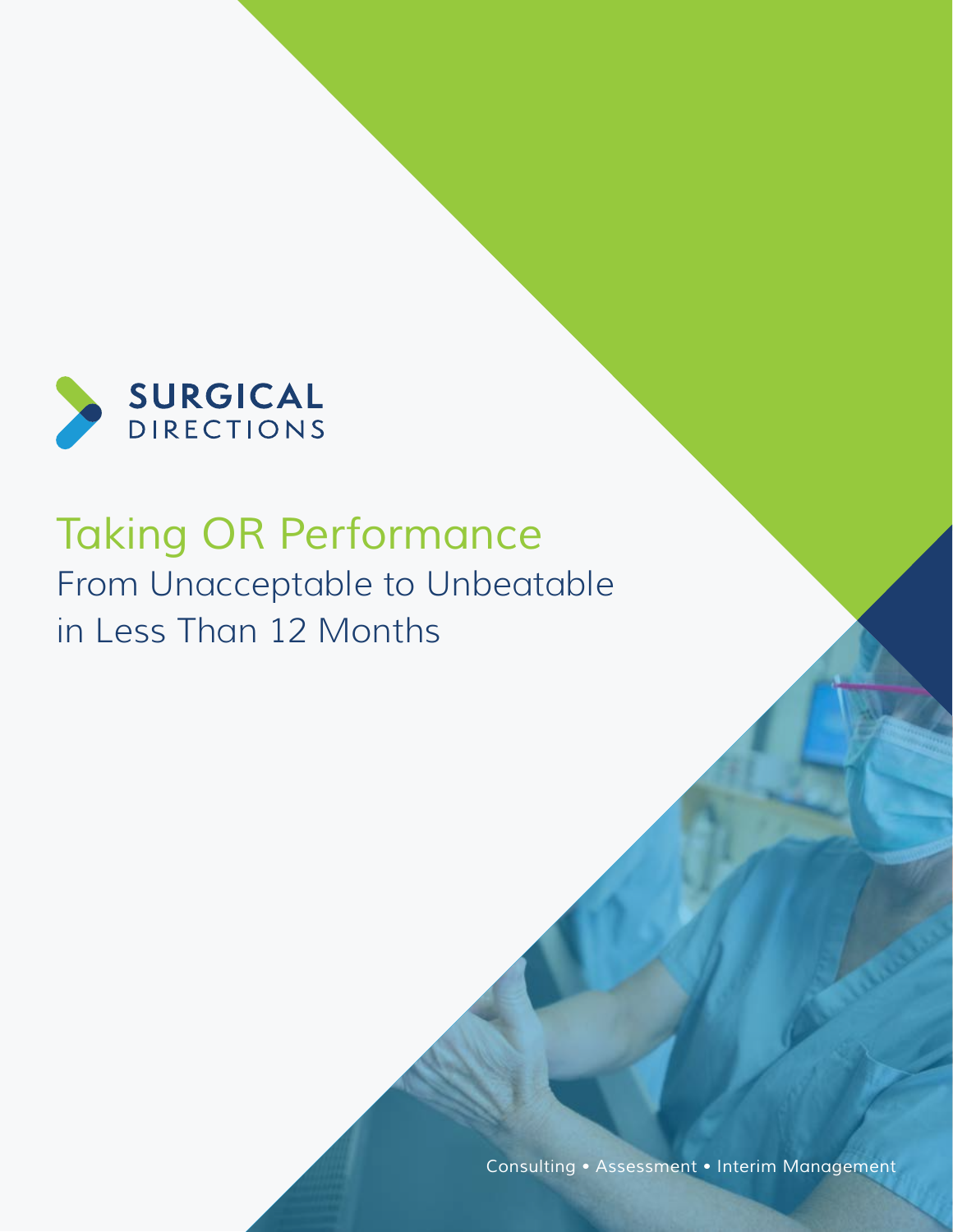# Table of Contents

- Hospitals Depend on The OR to Drive Performance
- Case Study: Memorial Regional Hospital
- Situation: Low Efficiency Driving Poor Financial Outcomes
- Intervention: Establish Physician-Led Governance for The OR
- Intervention: Create an Effective Block Time System
- Intervention: Reformed Block System Launched
- Intervention: Build Quality and Efficiency Into Pre-operative Processes
- Outcomes: Strong Improvement in Performance Metrics
- Outcomes: Robust Improvement in Financial Performance
- How to Achieve Unbeatable Performance
- About Surgical Directions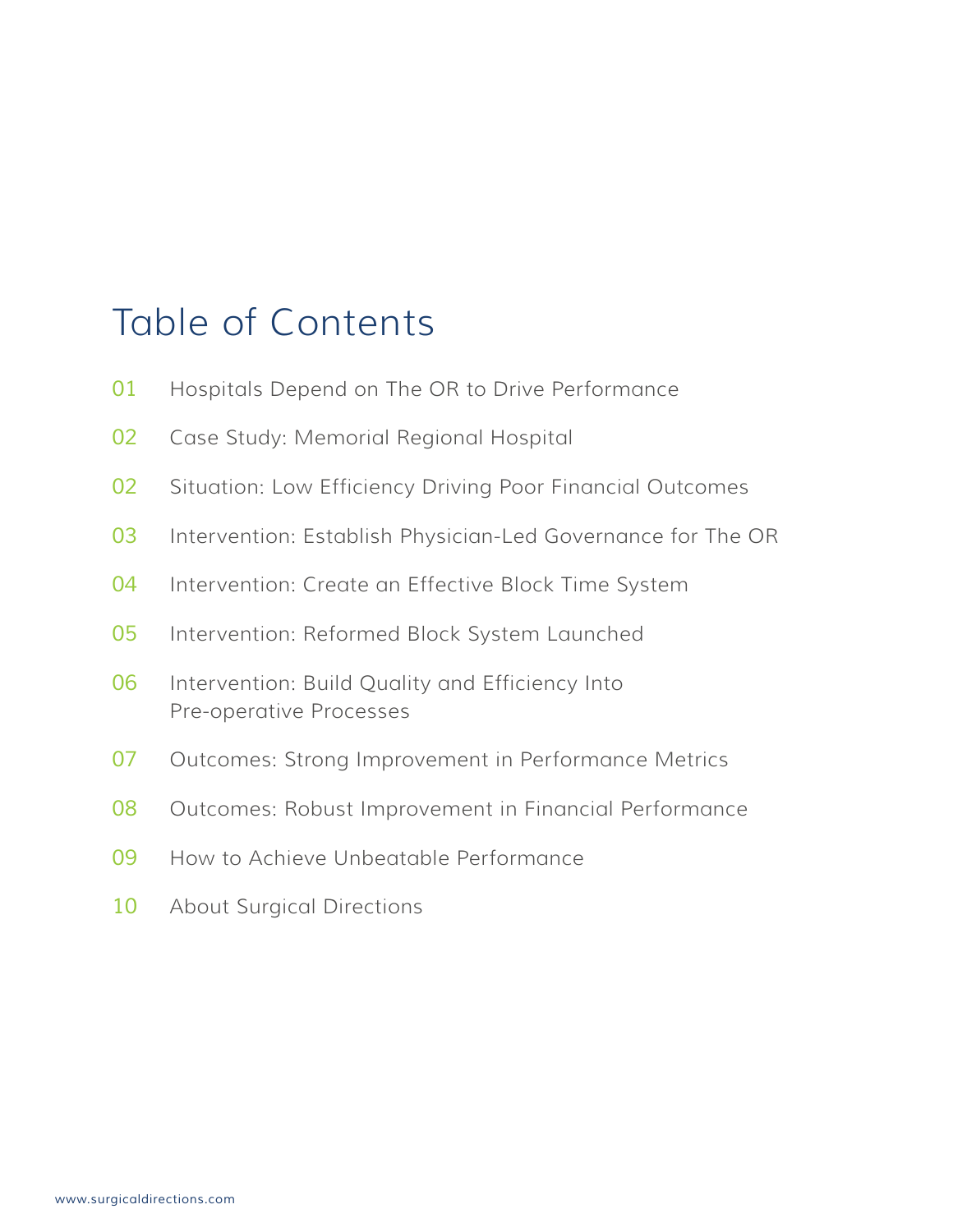## Hospitals Depend on The OR to Drive Performance

Strong OR performance is critical to creating a sustainable hospital business model. In better-performing hospitals, the OR accounts for over two-thirds of gross revenue, drives up to 60% of the operating margin and creates strong engagement with the physician community.

Unfortunately, most hospital ORs struggle with a range of efficiency, cost and physician satisfaction problems. These problems create a "negative performance cascade" that ends in poor financial outcomes.

> *Low Efficiency* High cancellation rate Frequent delays



#### *Low Utilization*

Low patient satisfaction Poor surgeon service



#### *High Direct Costs*

High supply costs Uncontrolled labor costs

### *Poor Financial Outcomes*

Low revenue Low profitability



- **>** Poor OR performance has always been a problem for hospitals.
- > Today, declining payment, healthcare reform and difficult market trends are placing new pressure on hospital ORs.
- Poor performance in the OR is no longer acceptable.
- **>** Hospital executives must work with OR leaders to make critical organizational and operational changes.
- Transforming the OR is the key to achieving strong strategic and financial performance for the hospital as a whole.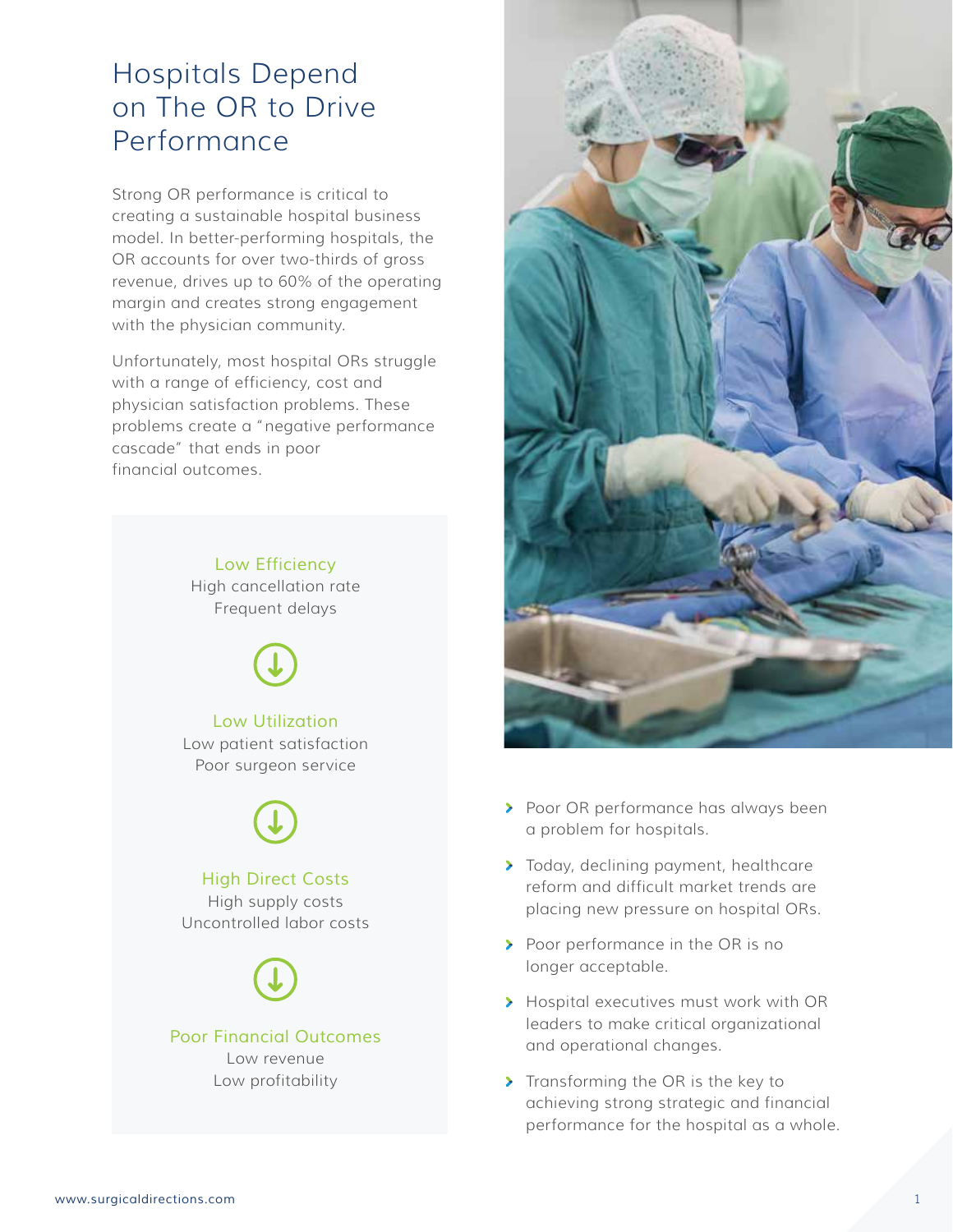### Case Study Memorial Regional Hospital

Memorial Regional Hospital is a 553-bed acute care medical center in Hollywood, Florida. The hospital is situated in the southern half of the competitive Fort Lauderdale market, and it is located just 20 miles north of Miami.

Memorial Regional is the flagship facility of the third-largest public health system in the U.S. It has a long tradition of providing quality surgical care. In recent years, however, the surgery department slipped into a pattern of underperformance.

### **Situation** Low Efficiency Driving Poor Financial Outcomes

Disorganization in the OR was leading to a range of problems, including an extremely high cancellation rate. Cancellations and other problems created chronic delays in the OR schedule. In addition, OR utilization was very low, creating a high cost structure that ate into profitability.



- Surgeons were dissatisfied with the inefficient working environment. During the same number of hours, surgeons were able to perform about 30% fewer cases at Memorial Regional than other hospitals.
- > The anesthesia department was also frustrated. Low utilization translated directly into low productivity and charges, leading to low income for anesthesiologists.
- > High OR costs and declining case volumes reduced hospital operating margins.

|                                     | Better-performing ORs | Memorial Regional |
|-------------------------------------|-----------------------|-------------------|
| Same-day cancellation rate          | $1\%$                 | $>8\%$            |
| Primetime (0730 - 1530) utilization | 75%                   | 38%               |
| Direct costs (supplies and labor)   | Controlled            | High              |
| Case Volume                         | Steady/Growing        | <b>Decreasing</b> |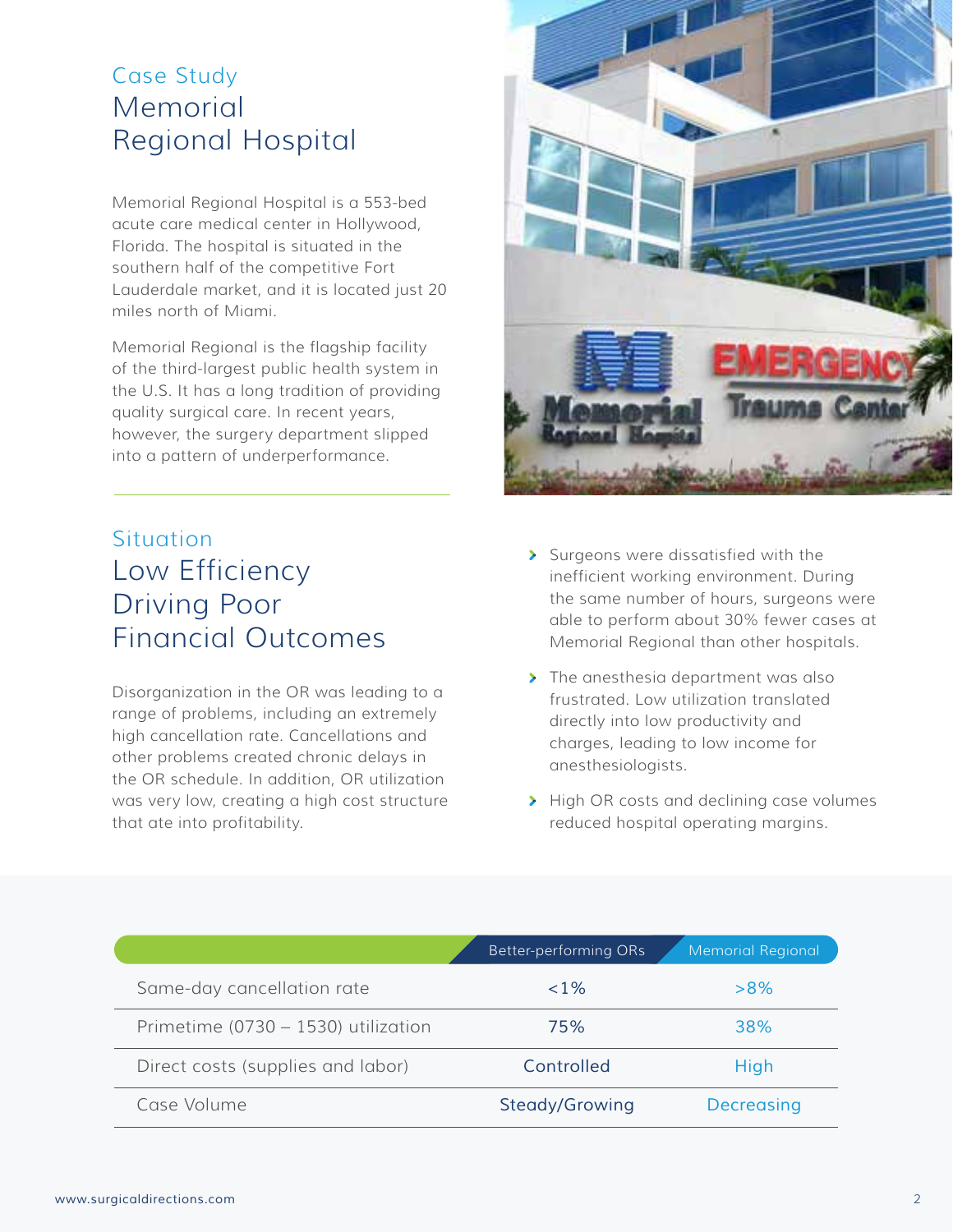### Intervention Establish Physician-Led Goverance for The OR

Executive and surgery department leaders at Memorial Regional came together in 2012 to make strategic changes. Their first step was to create an effective governance structure for the OR.

Memorial Regional established a Surgical Services Executive Committee (SSEC) in November 2012. The committee functions as an operational "board of directors" for the OR.

- The SSEC is co-chaired by a surgeon and an anesthesiologist, and it includes active surgeons from a range of specialties.
- > Hospital executives hold seats on the SSEC, but they forego voting rights to show their support for physician leadership.
- > The goal of the SSEC is to allow surgeons and anesthesiologists to take personal responsibility for the OR.



| <b>Before</b>               | After                                                     |
|-----------------------------|-----------------------------------------------------------|
| Nursing management is in    | The OR is run by a multidisciplinary Surgical Services    |
| charge of OR operations     | Executive Committee (SSEC)                                |
| Physicians are not involved | The SSEC is led by clinically respected surgeons          |
| in OR decision making       | and anesthesiologists                                     |
| Key stakeholders operate    | Surgeons, anesthesiologists, nurses and hospital          |
| in organizational silos     | administration collaborate to set the direction of the OR |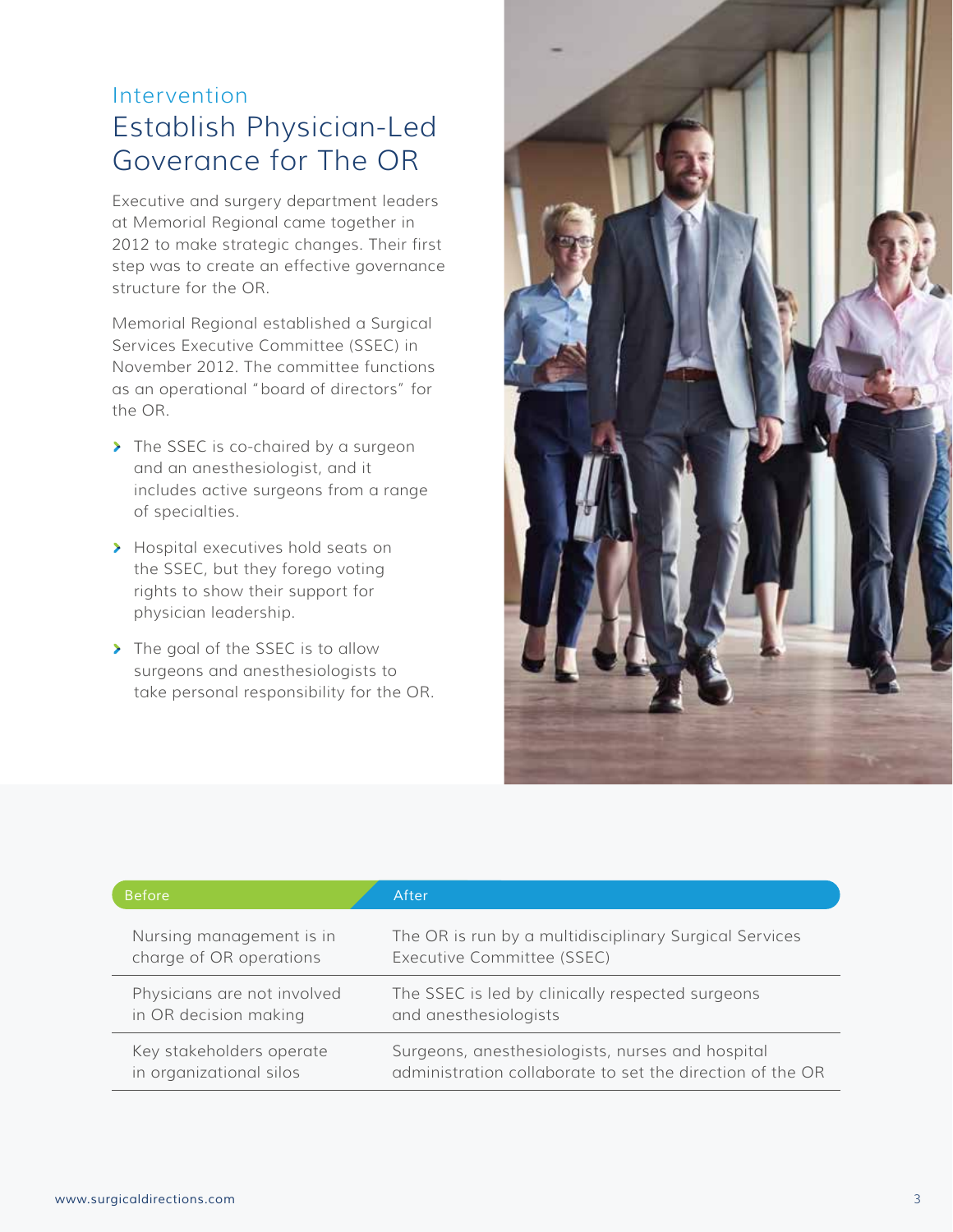### Intervention Create an Effective Block Time System

The SSEC's first priority was to reform Memorial Regional's ineffective block schedule system. Committee leaders worked with the medical staff to design and implement new rules and expectations.

#### *Block length:*

The existing system included a mix of longer blocks and short 4-hour block *Issue:*

Short blocks cannot be utilized efficiently, leading to excessive downtime

#### *Solution:*

The SSEC now allocates OR time in 8-hour and 10-hour units exclusively

#### *Ownership:*

Many blocks were assigned to specialty services or surgeon group practices *Issue:*

Group ownership diminishes individual responsibility

#### *Solution:*

Blocks now are assigned primarily to individual surgeons, creating a sense of responsibility for full utilization

#### *Utilization standards:*

Block time utilization requirements were not enforced

#### *Issue:*

Unenforced standards contribute to the problem of low OR utilization

#### *Solution:*

The SSEC mandated that surgeons must maintain a utilization rate of 75% in order to maintain block ownership

#### *Release:*

Previously, unscheduled block time was released only shortly ahead of the day of surgery

#### *Issue:*

A short release system does not give OR management the opportunity to fill unscheduled time

#### *Solution:*

The SSEC established a specialty-specific release schedule that facilitates better schedule management

#### *Access:*

Under the existing system, very little OR time was open to non-blocked surgeons *Issue:*

Lack of open access makes it hard for surgeons to schedule add-on cases; and newer surgeons cannot access the schedule

#### *Solution:*

The SSEC designated about 20% of capacity as "open rooms" to accommodate add-ons, urgent/emergent cases and non-blocked surgeons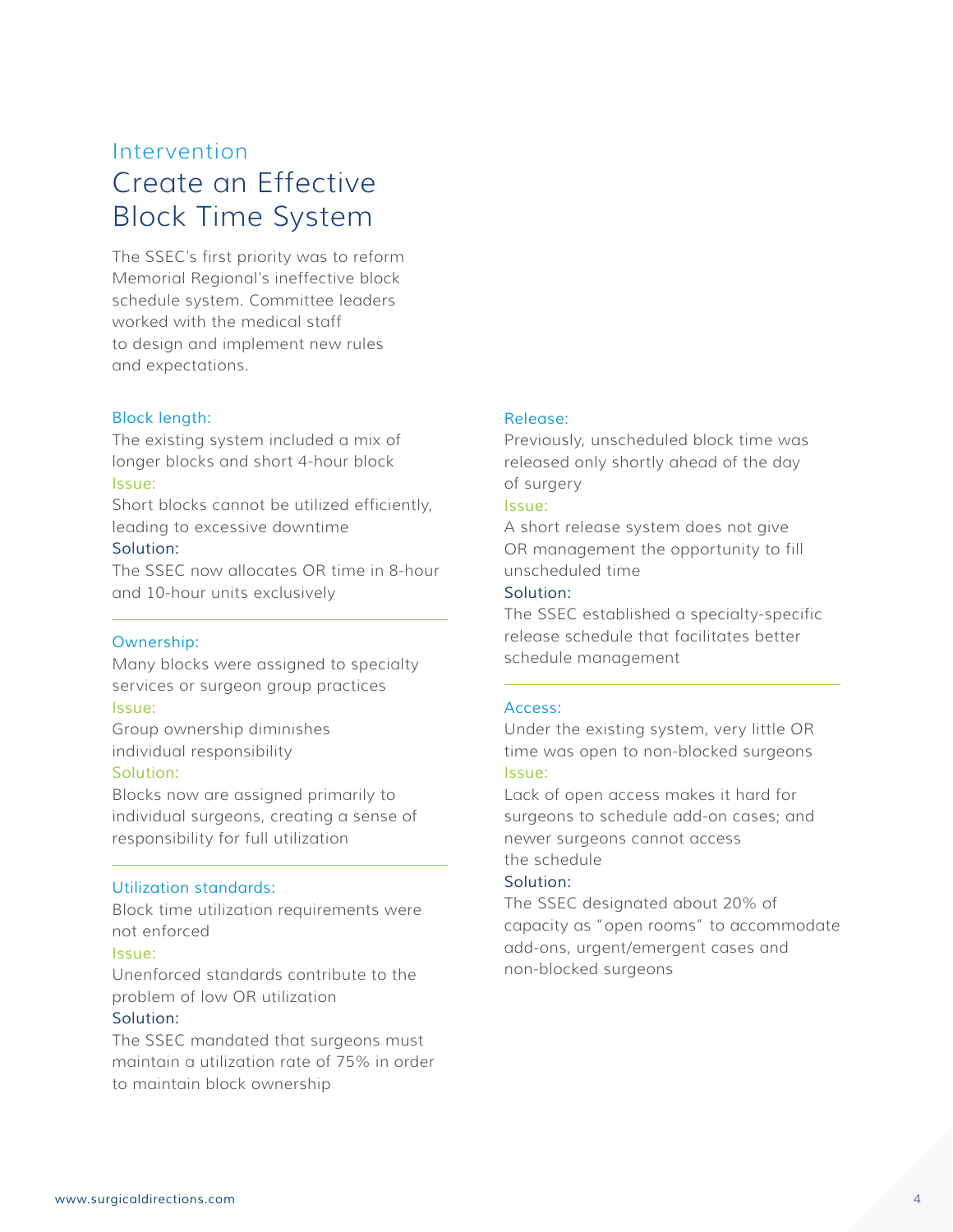

### Intervention Reformed Block System Launched

The SSEC introduced the new block time system to surgeons in spring 2012.

- > All surgeons were required to reapply for block time
- > The SSEC reallocated block time based on surgeons' historic utilization data
- > The new system was formally launched in May 2013
- > The SSEC began monitoring surgeon utilization rates
- > Block time is periodically reallocated to reward the most efficient physicians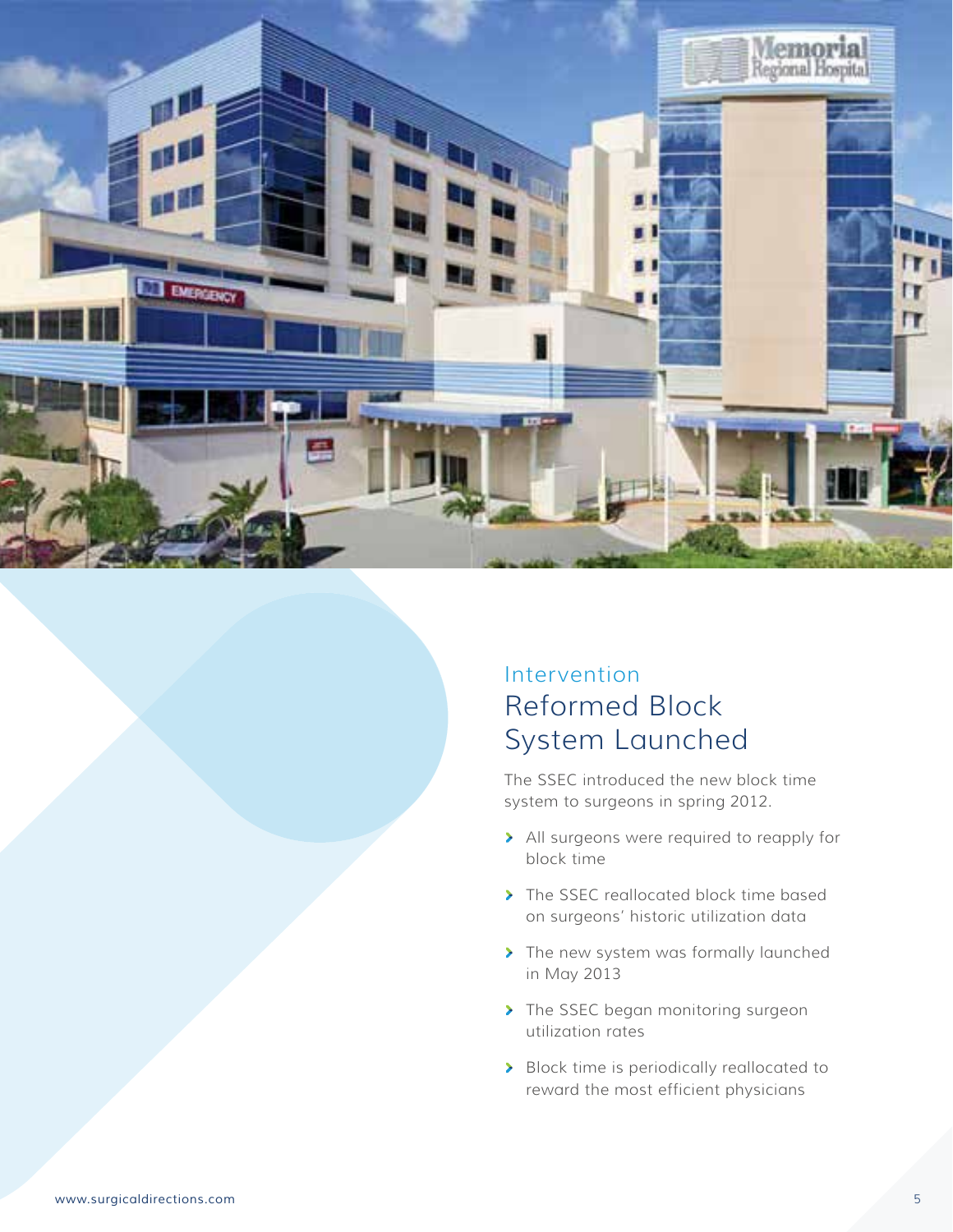### Intervention Build Quality and Efficiency into Pre-Operative Processes

A large percentage of cases were cancelled on the day of surgery because patients were not fully cleared for their procedure. Common issues included incomplete labs and lack of medical clearance. The SSEC addressed this problem by strengthening pre-surgical processes, ensuring that patients are fully prepared and medically optimized on the day of their surgery.





#### *1. Info capture:*

New upfront processes capture complete information about the patient and the procedure.

#### *2. Scheduling:*

Staff now schedule cases by CPT code to ensure accurate procedure details, appropriate patient preparation and optimal supply management.

#### *3. Standardized testing:*

Anesthesiology leaders developed standard pre-surgical testing requirements (based on procedure invasiveness) and standard guidelines for evaluating abnormal test results.

#### *4. Risk-based management:*

Physicians also established pre-operative patient management protocols based on patient comorbidities.

#### *5. Business huddle:*

During a brief morning meeting, staff examine and adjust the upcoming schedule to ensure optimal efficiency and utilization.

#### *6. Operational huddle:*

A multidisciplinary team meets every afternoon to verify medical clearance for upcoming cases and resolve any outstanding issues.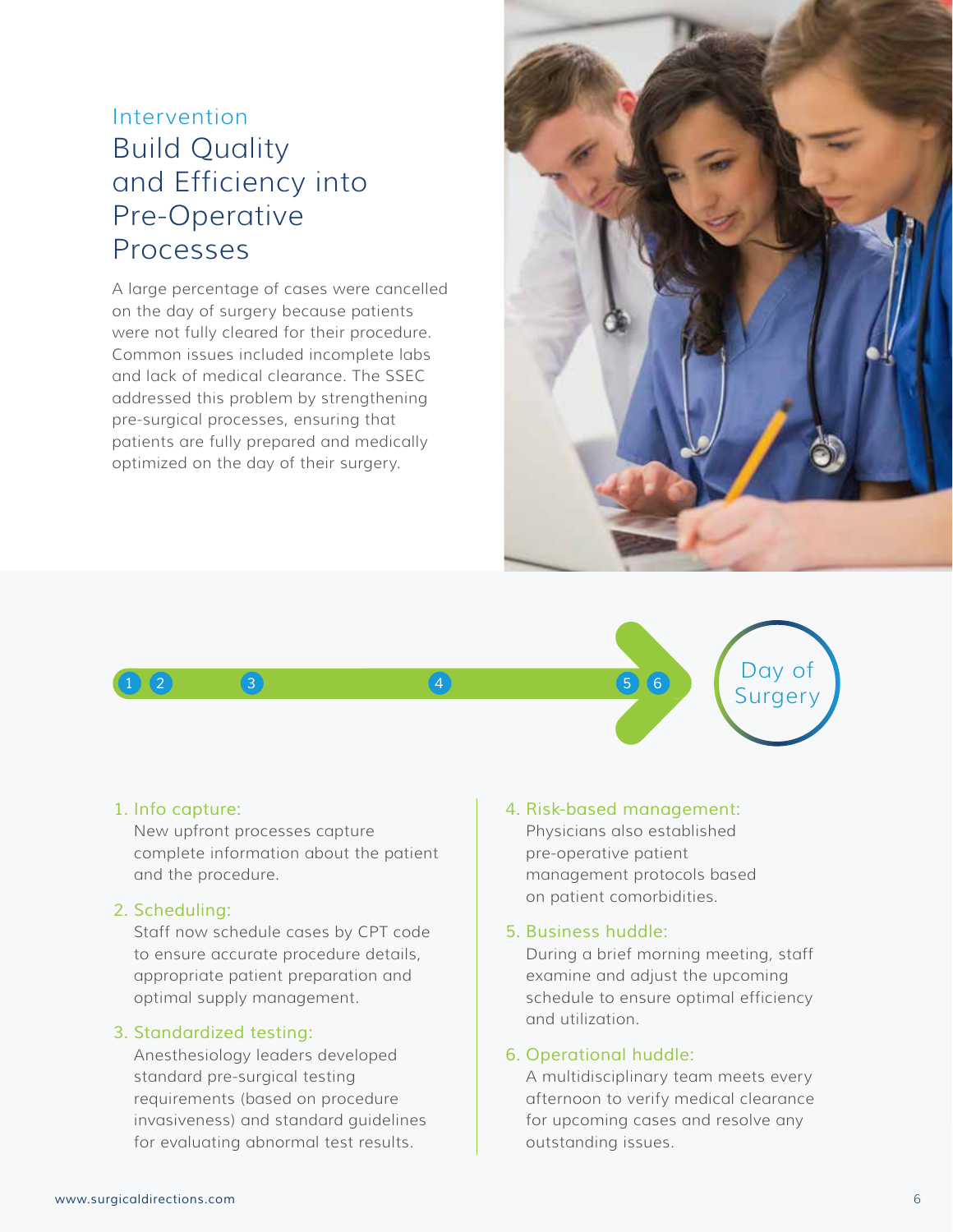### Outcomes: Strong Improvement in Performance Metrics

The SSEC at Memorial Regional implemented OR changes throughout 2013. By the end of one year, these changes had produced dramatic improvement in several key performance measures.



| Stronger pre-operative processes                                                    | reduced same-day cancellation<br>from 8.4% to 3.3%                                                |
|-------------------------------------------------------------------------------------|---------------------------------------------------------------------------------------------------|
| Greater day-of-surgery efficiency combined<br>with a strengthened block time system | increased prime time utilization<br>from 38% to 68%                                               |
| Greater OR efficiency and<br>higher Utilization                                     | increased surgeon access                                                                          |
| Higher utilization and less<br>downtime for anesthesiologists                       | increased anesthesiology<br>charges, leading to higher income                                     |
| Efficiency improvements and<br>physician-led governance                             | increased the overall satisfaction<br>of surgeons and anesthesiologists<br>with Memorial Regional |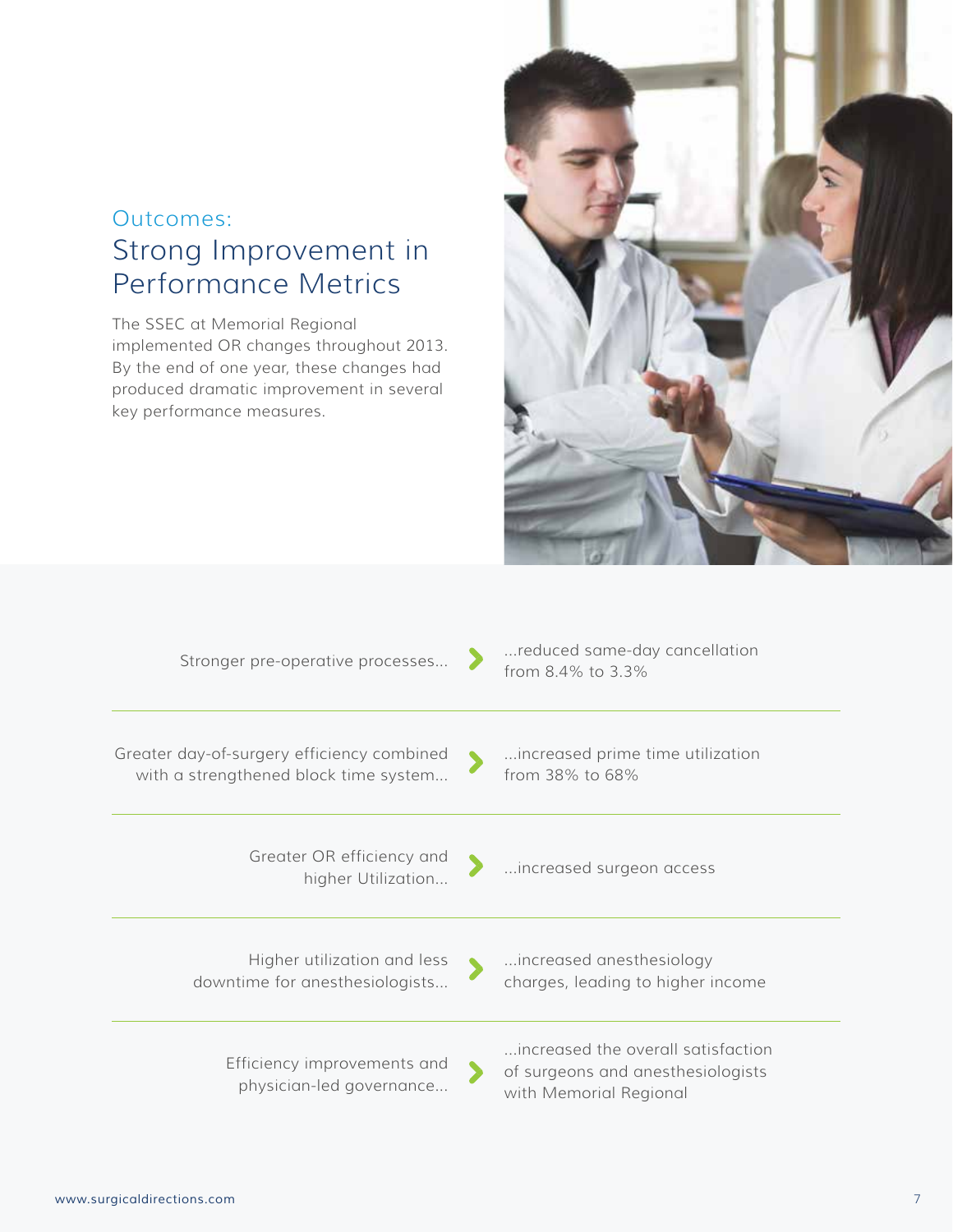

### Outcomes: Robust Improvement in Financial Performance

The SSEC at Memorial Regional implemented OR changes throughout 2013. By the end of one year, these changes had produced dramatic improvement in several key performance measures.

Between October 2012 and February 2014, *average monthly case volume increased 6.1%*

Greater efficiency also helped the OR *hold supply and labor costs steady,* even as volume grew and the case mix became more complex

*Longer, more complex surgeries* accounted for a significant portion of the new volume

Overall improvements in volume, revenue and expenses *increased the OR's net margin by \$3 million*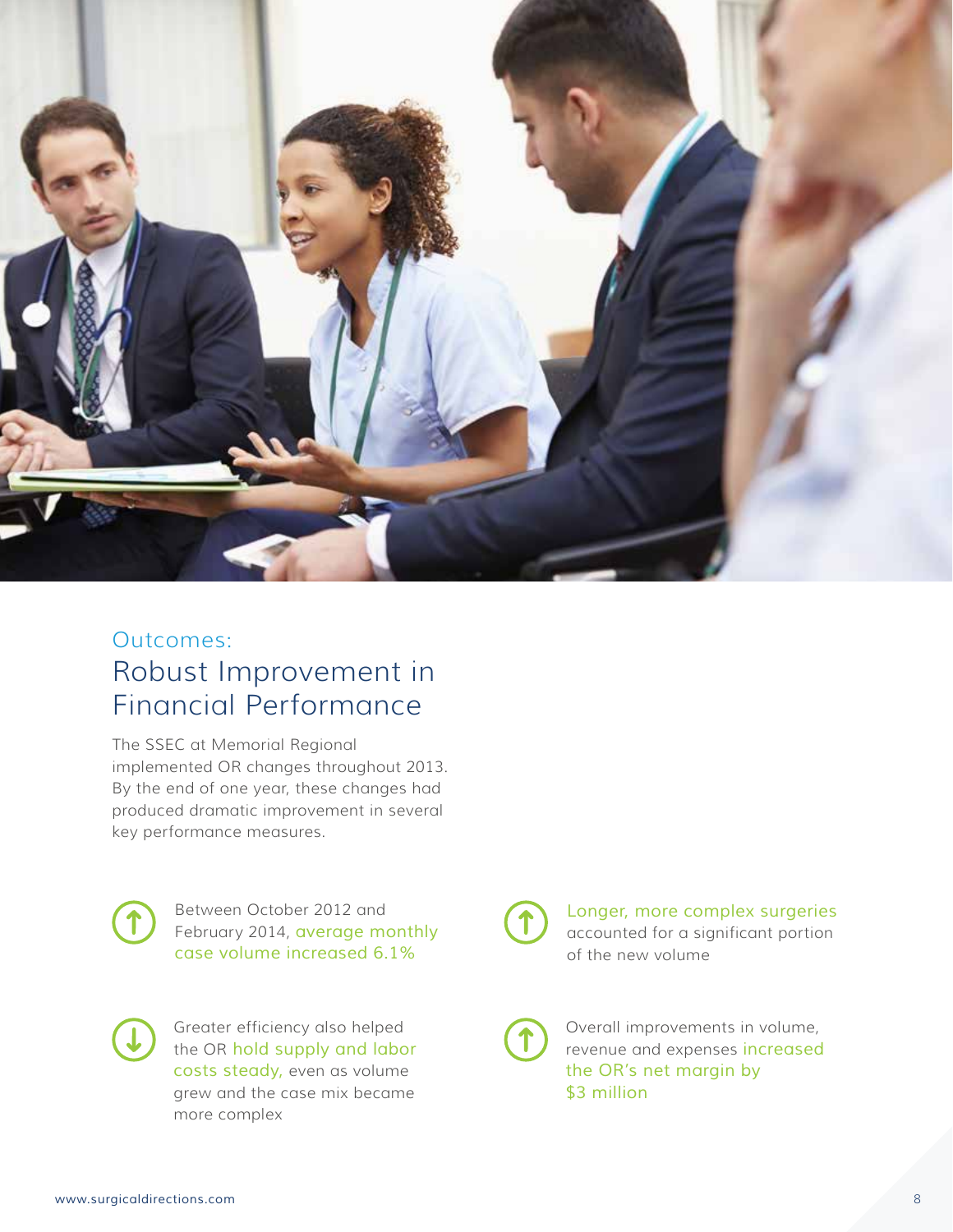### How to Achieve Unbeatable Performance

The transformation process at Memorial Regional followed a pattern that can be replicated in any hospital OR. Hospitals across the country have used these interventions to create a strong surgery department that drives the overall success of the organization. Key principles include:

#### *1. Reach out to surgeons.*

No OR can succeed without providing excellent service to its surgeon staff. When embarking on an OR transformation, involve surgeons early to understand their needs and enlist allies.

*2. Put physicians in charge of the OR.* In our experience, when surgeons and anesthesiologists are given control of the OR, they make fair and balanced decisions that strengthen the

department and increase its value

to the hospital.

*3. Guard precious time resources.* OR time is expensive. The top priority of any OR transformation project should be to create a block time system that rewards surgeons who use OR time efficiently.

#### *4. Build quality into the front end.* Most OR efficiency problems stem from poor communication and coordination during the days and weeks before surgery. Well designed pre-operative processes yield strong gains in quality, efficiency, costs and physician satisfaction.

#### *5. Leverage gains to grow the OR.* Effective leaders translate OR improvements into volume growth. An OR that can provide surgeons with an efficient, high-quality work environment is poised to be an unbeatable

competitor within its market.